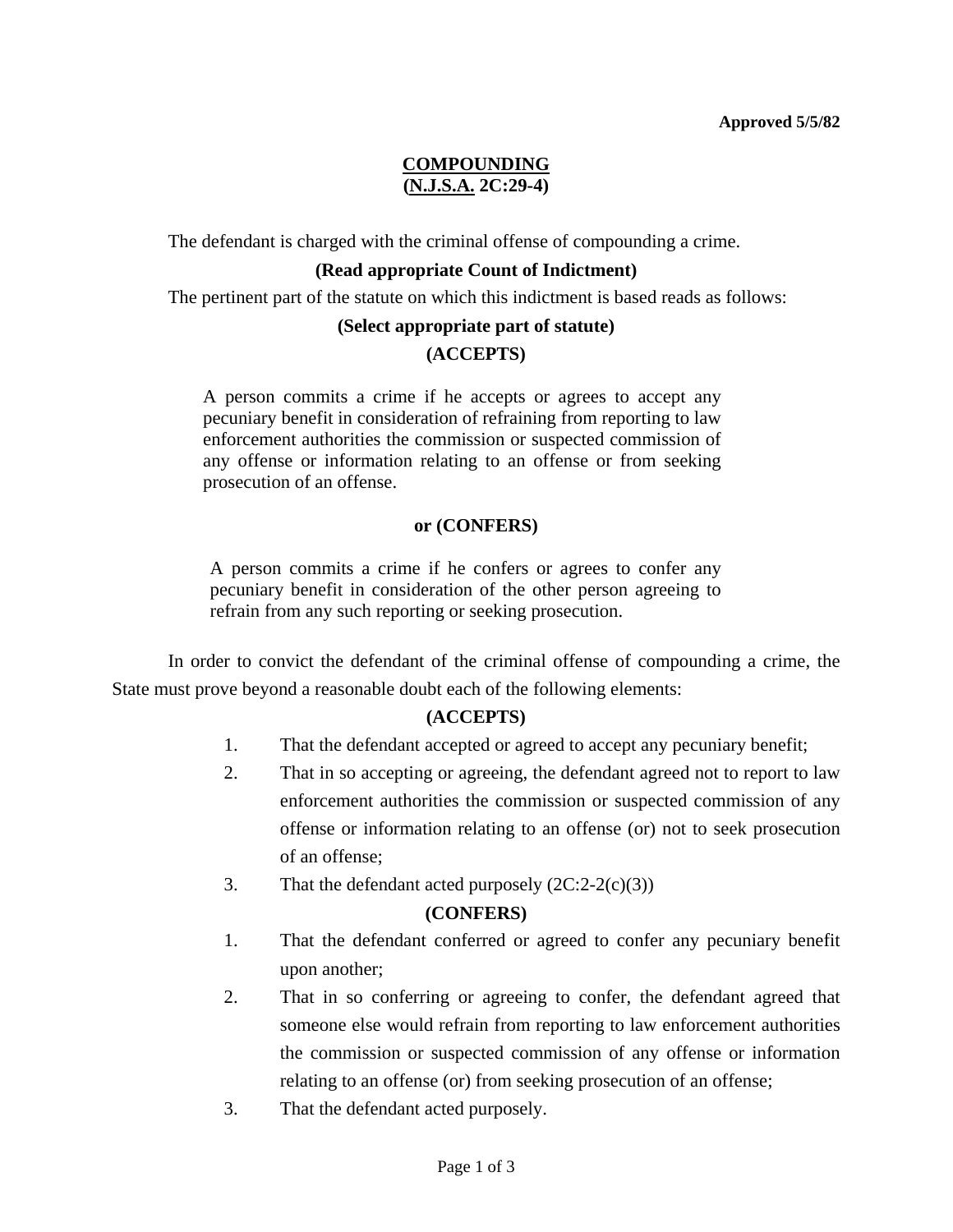#### **COMPOUNDING N.J.S.A. 2C:29-4**

 "Pecuniary benefit" is benefit in the form of money, property, commercial interests or anything else, the primary significance of which is economic gain to defendant or to any other person or entity in whose welfare he/she is interested.

 (If the defense of restitution or indemnification as set forth in 2C:29-4 is raised, insert the following:)

The statute also provides that:

It is an affirmative defense to prosecution under this section that the pecuniary benefit did not exceed an amount which the actor reasonably believed to be due as restitution or indemnification for harm caused by the offense.

### **(ACCEPTS)**

 The law provides that the defendant's acceptance or agreement to accept restitution or indemnification is a defense to the charge of compounding. The law does not seek to penalize the victim of an offense who refrains from reporting that offense because (he/she) accepted or agreed to accept restitution or indemnification from the perpetrator. However, to constitute a defense, the pecuniary benefit which he/she accepted or agreed to accept must not have exceeded an amount which the defendant reasonably believed to be due to him/her as restitution or indemnification for harm caused by the offense.

 The defendant, as part of his/her denial or guilt, raises the defense that the pecuniary benefit he/she accepted or agreed to accept did not exceed an amount which he/she reasonably believed to be due to him/her as restitution or indemnification for harm caused by the offense. This defense is a complete defense to the crime charged. If you conclude that the State has proved the crime of compounding beyond a reasonable doubt and only if you so conclude, then you must consider the defense that the pecuniary benefit accepted by the defendant, or which he/she agreed to accept, did not exceed an amount which the defendant reasonably believed to be due to him/her as restitution or indemnification for harm caused by the offense. The law places upon the State the burden of disproving the truth of this defense beyond a reasonable doubt.

 Therefore, if you conclude that the State has proved the crime of compounding beyond a reasonable doubt, but you have a reasonable doubt as to whether or not the defense of restitution or indemnification is true, then you must find the defendant not guilty of compounding. If you conclude that the State has proved beyond a reasonable doubt both that the defendant committed the crime of compounding and also that the defense of restitution or indemnification is untrue,